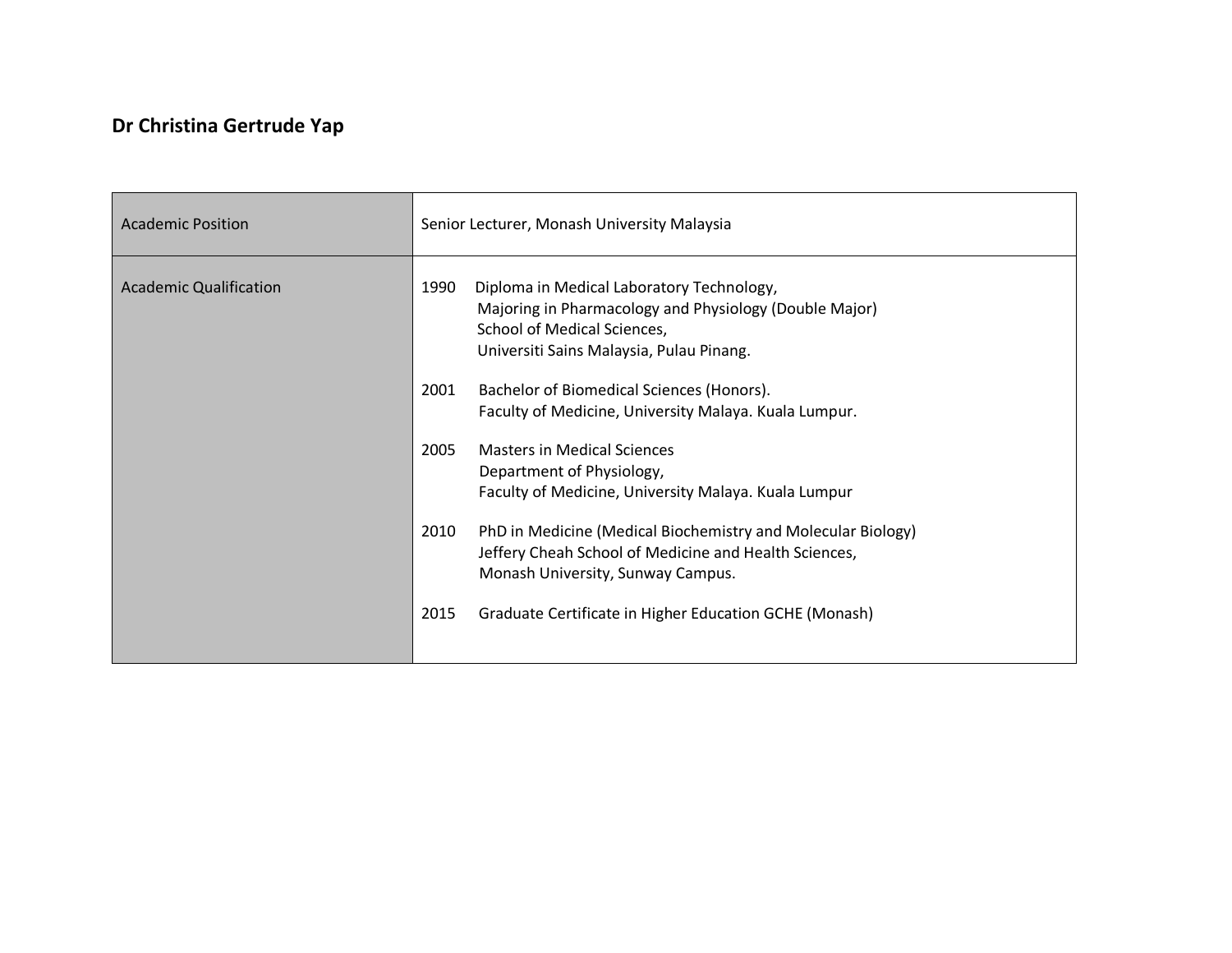| <b>Special Trainings</b> | 1997 | Attended a workshop and training on the use of GCMS (Gas Chromatography Mass<br>Spectrometry); Organized by Shimadzu Asia Pacific held at their head office in<br>Singapore on 25 <sup>th</sup> Feb - 1 <sup>st</sup> Mar 1997. |
|--------------------------|------|---------------------------------------------------------------------------------------------------------------------------------------------------------------------------------------------------------------------------------|
|                          | 2001 | Fundamental of Atomic Absorption Spectrophotometer on 29 <sup>th</sup> May 2001 held at<br>Shimadzu (Asia Pacific) Pte Ltd, Singapore.                                                                                          |
|                          | 1989 | High Performance Liquid Chromatography (HPLC) in the detection of Quinine and<br>submitted a dissertation as practical fulfillment for the Diploma in Medical<br>Laboratory Technology.                                         |
|                          | 1989 | I have carried out an Elective project in Anesthesia and submitted a report. This was<br>also as partial fulfillment for the Diploma in Medical Laboratory Technology.                                                          |
|                          | 1990 | Involved in some research activities of the academic staff and one of these research<br>programs was documented by the 'BEYOND 2000' television program in September<br>1990.                                                   |
|                          | 2001 | Ventured to a project titled "Molecular cloning of Toxoplasma gondii p22 surface<br>coat protein", and submitted a thesis as partial fulfillment for the Bachelor of<br>Biomedical Sciences degree programme.                   |
|                          | 2009 | Attended a workshop in the Microarray Technology at the Malaysian Genome<br>Institute (MGI), Bangi, Selangor.                                                                                                                   |
|                          | 2010 | Attended a course and workshop for real time PCR organized by Chemopharm Sdn<br>Bhd.                                                                                                                                            |
|                          |      |                                                                                                                                                                                                                                 |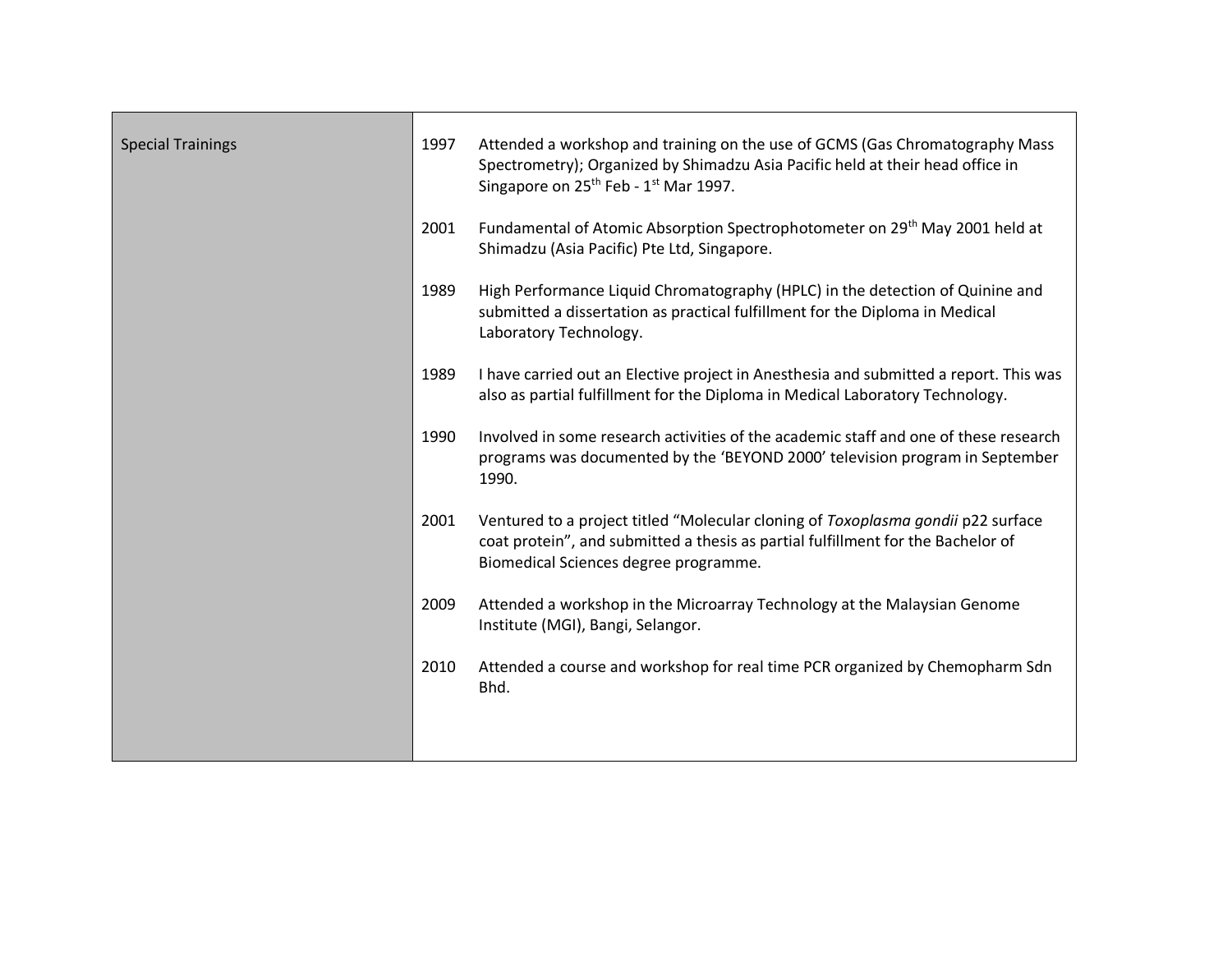| <b>Working Experience</b>                              | 1990-1993: Medical Technologist, Subang Jaya Medical Center, Selangor.<br>1993-2005: Medical Technologist, Department of Physiology, School of Medicine, University<br>of Malaya.<br>2005-2007: Lecturer, School of Pharmacy, International Medical University, Kuala Lumpur.<br>2010-2012: Assistant Lecturer, Jeffrey Cheah School of Medicine and Health Sciences,<br>Monash University, Kuala Lumpur.<br>2012-2018: Senior Lecturer, Jeffery Cheah School of Medicine and Health Sciences, Monash<br>University, Kuala Lumpur.                                                                                                                                |
|--------------------------------------------------------|-------------------------------------------------------------------------------------------------------------------------------------------------------------------------------------------------------------------------------------------------------------------------------------------------------------------------------------------------------------------------------------------------------------------------------------------------------------------------------------------------------------------------------------------------------------------------------------------------------------------------------------------------------------------|
| <b>Former and Current Academic</b><br>Responsibilities | Former (1993 - 2005)<br>1. Preparation and demonstration in practical classes for MBBS, BDS, Pharmacy<br>courses.<br>2. Physiology and Pharmacology lectures for B.Pharm students.<br>3. PBL Facilitator for B. Pharm students.<br>Current(2011-date)<br>1. Physiology Lecturer: Year 1 and Year 2 MBBS course.<br>2. Facilitator: PBL sessions for Year 1 and 2 MBBS course<br>3. Histology Tutor: Year 1 and Year 2 MBBS course<br>4. Student Project Cases (SPC) Tutor: Year 2<br>5. Pharmacology & Pharmacology Lecturer: Years 1, 2, 3 and 4;B. Pharmacy course<br>6. Facilitator: IPE session Year 2 Pharmacy and MBBS students<br>7. HDR supervision (PhD) |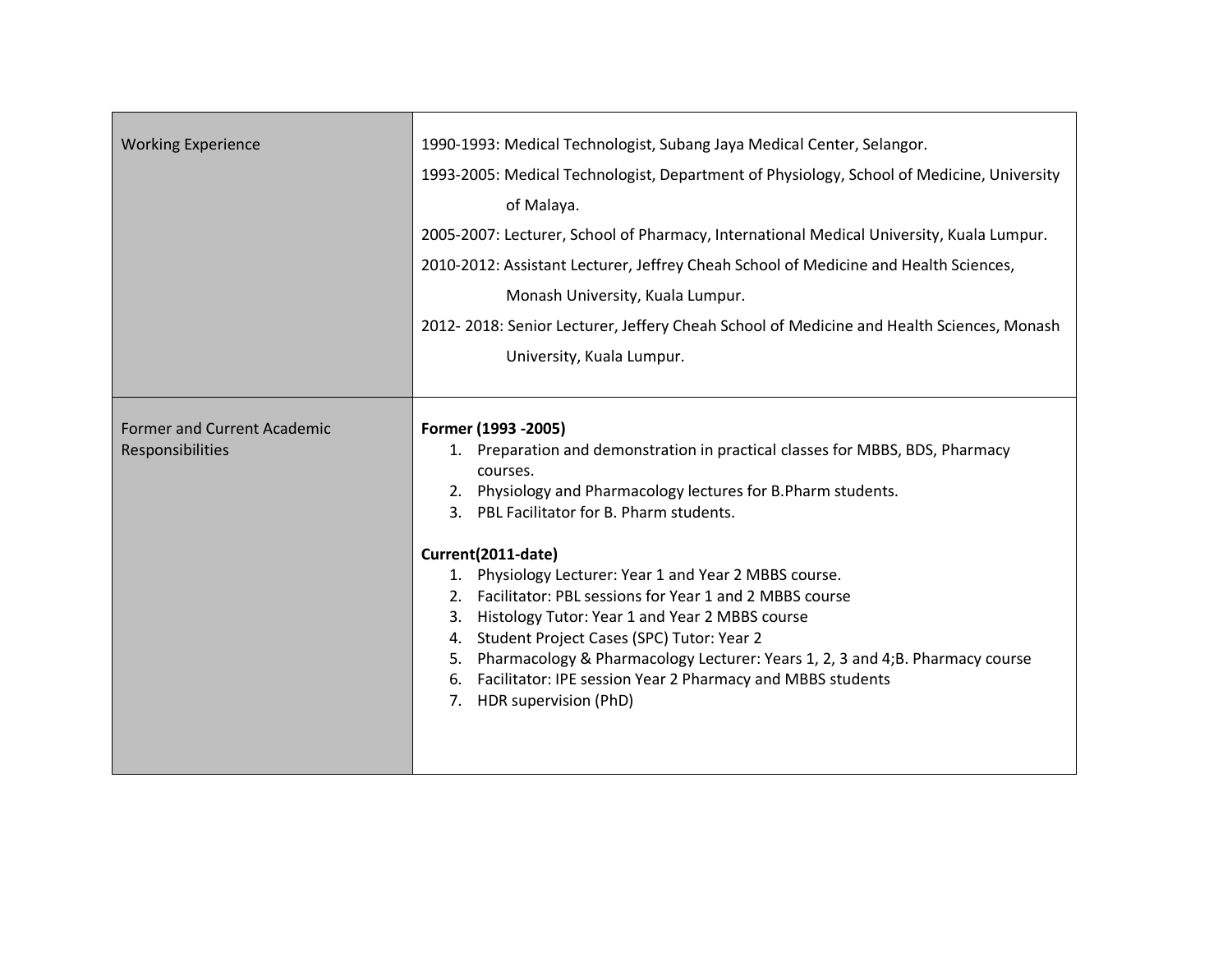| Engagements                     | 1.   | Panel of interviewers for MBBS new student selection                  |
|---------------------------------|------|-----------------------------------------------------------------------|
| (Non Academic responsibilities) |      | Panel of interviewers for new academic staff selection                |
|                                 | 3.   | MBBS course marketing events.                                         |
| Leadership roles                | 2005 | Coordinator for Cancer chemotherapy unit, School of Pharmacy, IMU, PJ |
|                                 | 2017 | Coordinator for Physiology, MBBS course, JCSMHS                       |
|                                 | 2018 | Coordinator for Physiology, MBBS course, JCSMHS                       |
|                                 | 2018 | Coordinator for Hematology, MBBS course, JCSMHS                       |
|                                 |      |                                                                       |
| Research Interest               | 1.   | Drug metabolizing enzymes                                             |
|                                 |      | Diabetes and complications                                            |
|                                 | 3.   | Obesity and metabolic syndrome                                        |
|                                 | 4.   | Medical Education Methods, Assessment and Curriculum                  |
|                                 |      |                                                                       |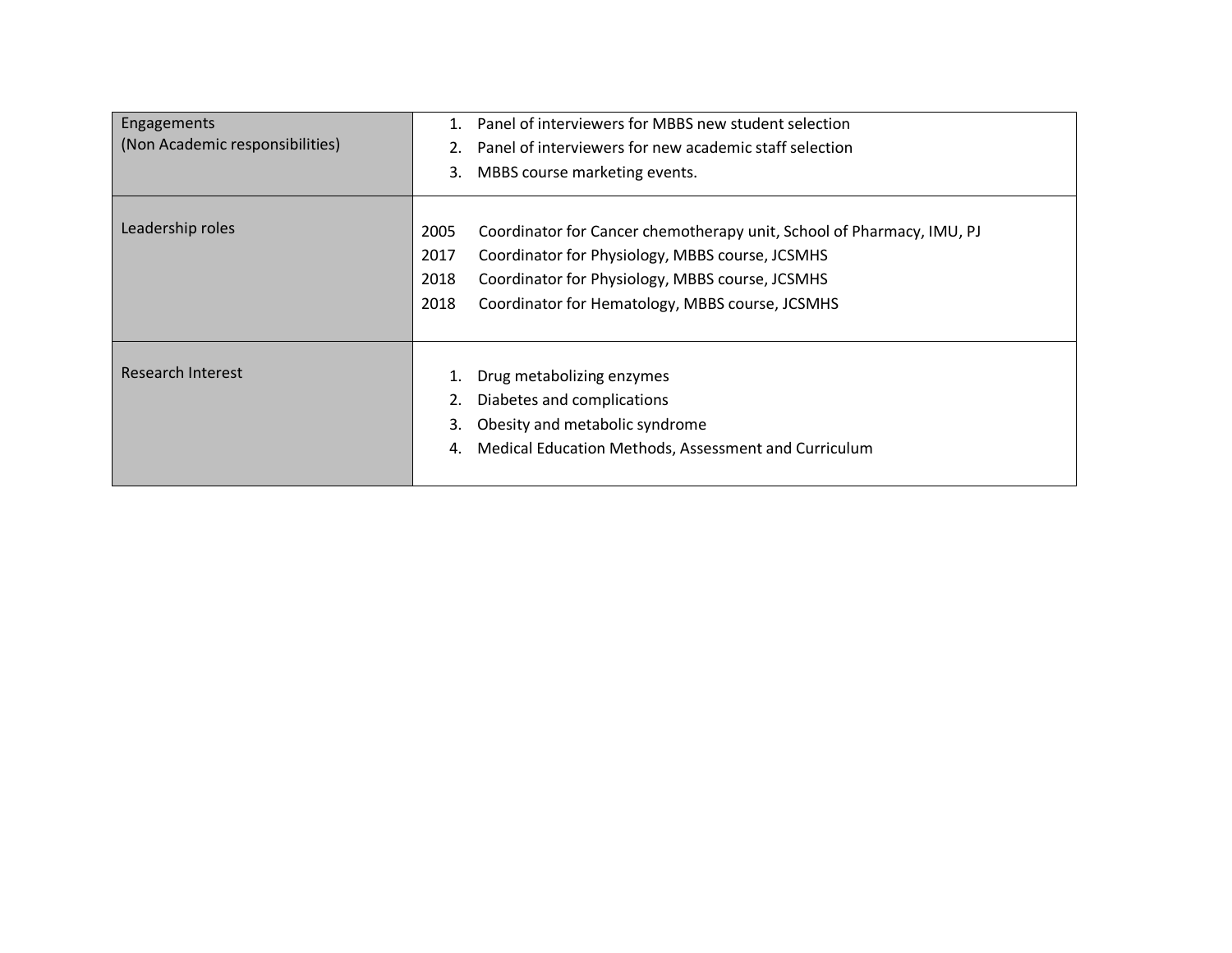| Research Projects completed<br>and on-going | 1.<br>2. | 1997-1998<br>1997-1998 | Drug abuse screening among psychotic patients (from wad 5UHUM)<br>Screening for drug abuse among Immigrant workers.                                                                                                                                      |
|---------------------------------------------|----------|------------------------|----------------------------------------------------------------------------------------------------------------------------------------------------------------------------------------------------------------------------------------------------------|
|                                             | 3.       | 1997                   | I was a member of UNU (United Nations University) Project:<br>"Environmental Monitoring in the Asian Region". Activity for 1997:<br>Detection for Organotins in fish and VOC (Volatile organic<br>compounds) in coastal waters.                          |
|                                             |          | 4. 1997                | Investigation of Cathinone as compliance studies in Psychotic<br>patients.                                                                                                                                                                               |
|                                             | 5.       | 1997                   | Involved in bioavailability and bioequivalence studies of nifedipine.                                                                                                                                                                                    |
|                                             | 6.       | 2001                   | Molecular cloning of p22 antigenic surface protein of Toxoplasma<br>gondii.                                                                                                                                                                              |
|                                             | 7.       | 2003                   | Effects of Citrus grandis crude extracts on CYP2C19 and CYP3A4<br>activities.                                                                                                                                                                            |
|                                             | 8.       | 2005                   | Effects of "Ulams" on drug metabolizing enzymes.                                                                                                                                                                                                         |
|                                             | 9.       | 2007-2013              | Early Predictors of Diabetic Nephropathy. (PhD Thesis Project)                                                                                                                                                                                           |
|                                             |          |                        | 10. 2013 - to-date Research projects on Pre diabetes, Diabetes, Obesity and Metabolic<br>syndrome                                                                                                                                                        |
| Publications                                | 1.<br>2. | 1994.                  | Christina GY, Shahimi MM, Hassan Yaacob. The Effects of Sea Cucumber Water Extract<br>on writhing induced by acetic acid in mice.Journal of Biosciences, Vol 5, Issue 1&2,<br>Christina GY, MD Lukmi Ismail, Nik Aziz Sulaiman, Shahimi MM, Kim Kah Hwi, |
|                                             |          |                        | Hassan Yaacob, Nancy Yeap. Cardiac Glycocide-like activity of the Malaysian dart<br>poison (Latex of Pokok Ipoh).Mal. J. Med. Lab. Sci. 1994; 11(2); p71 (Abstract)                                                                                      |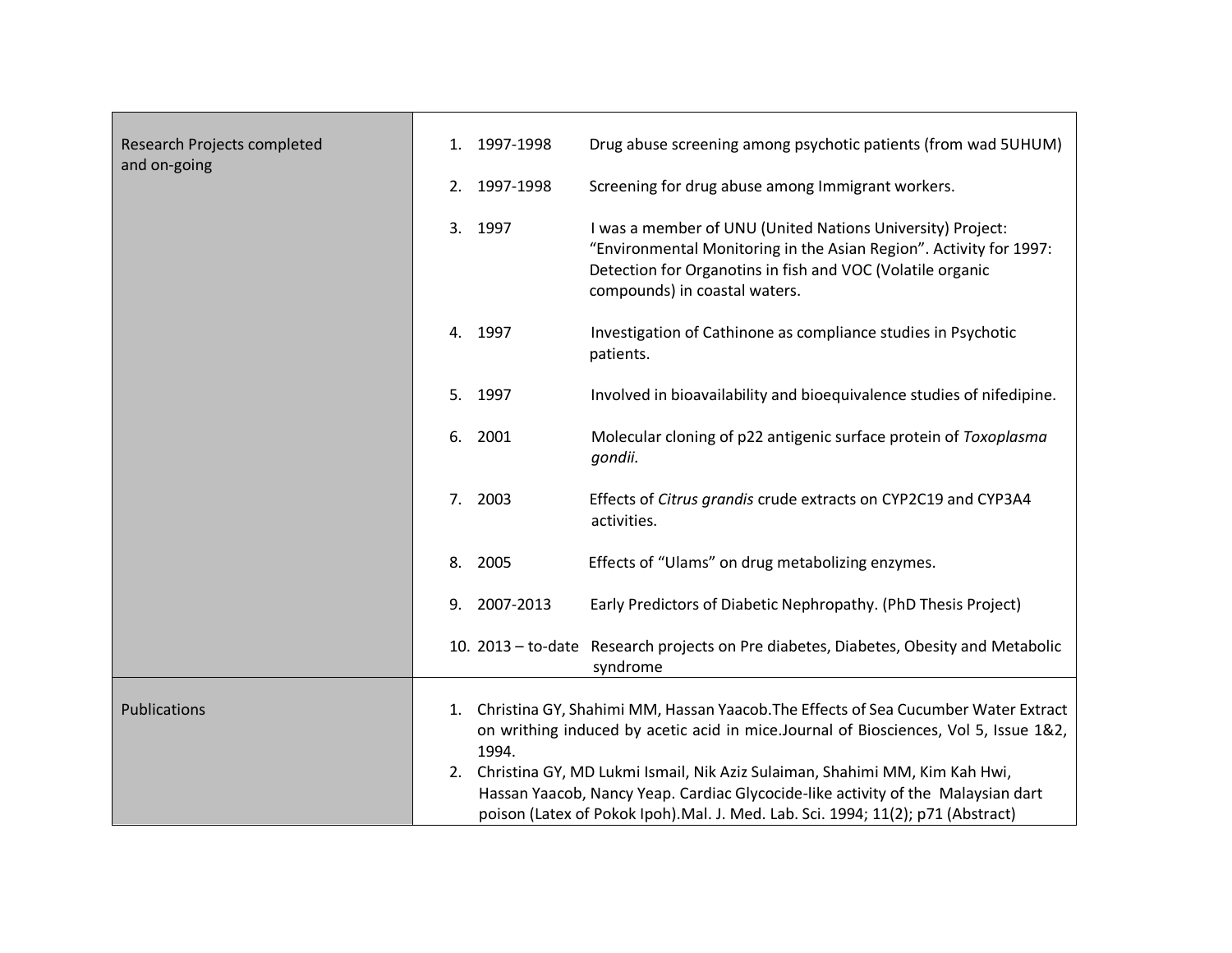|    | 3. Hwee-Ming Cheng, Christina GY. Cryptic autoantibodies to cell membrane                          |
|----|----------------------------------------------------------------------------------------------------|
|    | phospholipids unveiled by heat-inactivation of sera.42 <sup>nd</sup> . National Clinical Pathology |
|    | Congress JAPAN 1995: p290 (Proceeding).                                                            |
|    | 4. Shahimi, MM., AR Tariq. Christina GY, CK Bik, S. Suhaimi. Effects of the Ethanolic              |
|    | extract of Tinospora crispa on insulin release in isolated rat                                     |
|    | Pancreas. Seminar Kimia Sebatian Semulajadi Ke-11: June 1995, Uni Mas Sarawak.                     |
|    | (Proceeding)                                                                                       |
|    | 5. Shahimi, M.M., A.R.Tariq, Christina GY., C.K. Bik, S. Suhaimi.                                  |
|    | Effects of the water extract of Stevia rebaudiana (Linn) on insulin release in isolated            |
|    | rat pancreas. Mal. J. Med. Lab. Sci. 1995; 12 (1); p.25-28.                                        |
| 6. | Hwee-Ming Cheng, Christina GY. "Natural B-2-Glycoprotein I-independent                             |
|    | anticardiolipin antibodies are not"STROKE May 1996, 27(5), p. 1007-1008.                           |
|    | 7. Christina GY., R Hussein, Z. Mohamed., A.M. Mustafa.Activity of CYP1A2 in smokers               |
|    | and non-smokers using Caffeine as a test substance. Second National Conference on                  |
|    | Medical Sciences. June 1996. (Proceeding).                                                         |
|    | 8. Christina GY, A. Zaini, I. Othman. CYP2E1 level in peripheral lymphocytes correlates            |
|    | with early pathogenesis of diabetic nephropathy. Biomedical Research2013:                          |
|    | 24(1):153-163.                                                                                     |
|    | 9. Influence of YouTube videos on the learning of tablet-and capsule-formulation by                |
|    | Malaysian pharmacy students: A pilot study. Pharmacy Education, 2015; 15 (1) 248-                  |
|    | 251.                                                                                               |
|    | 10. Targeted CYP2E1 quantification and its correlation to currently acceptable clinical            |
|    | biochemical indices. Journal of Biological Research Thessaloniki2016; 23:15. DOI:                  |
|    | 10.1186/s40709-016-0052-92016;23:15.                                                               |
|    | 11. Ahmad FM, Xian PC, Christina GY, Jeswant D, Rusli N. Does diabetes mellitus increase           |
|    | the mortility risk in coronary artery disease patients undergoing coronary artery                  |
|    | bypass grafting surgery at the National Heart Institute of Kuala Lumpur? Journal of                |
|    | Diabetes, Metabolic Disorders & Control. 2018;5(4):141-144.                                        |
|    | 12. Christina GY, Rakesh N, Kim DJ, Srinivasa RS, Narendra P. Pleiotropic effects of               |
|    | metformin in managing type 2 diabetes and metabolic syndrome: evidences from                       |
|    | experimental mouse model. Biomedical Research 2018; 29(17);3323-3335.                              |
|    | Publication in progress.                                                                           |
|    |                                                                                                    |
|    |                                                                                                    |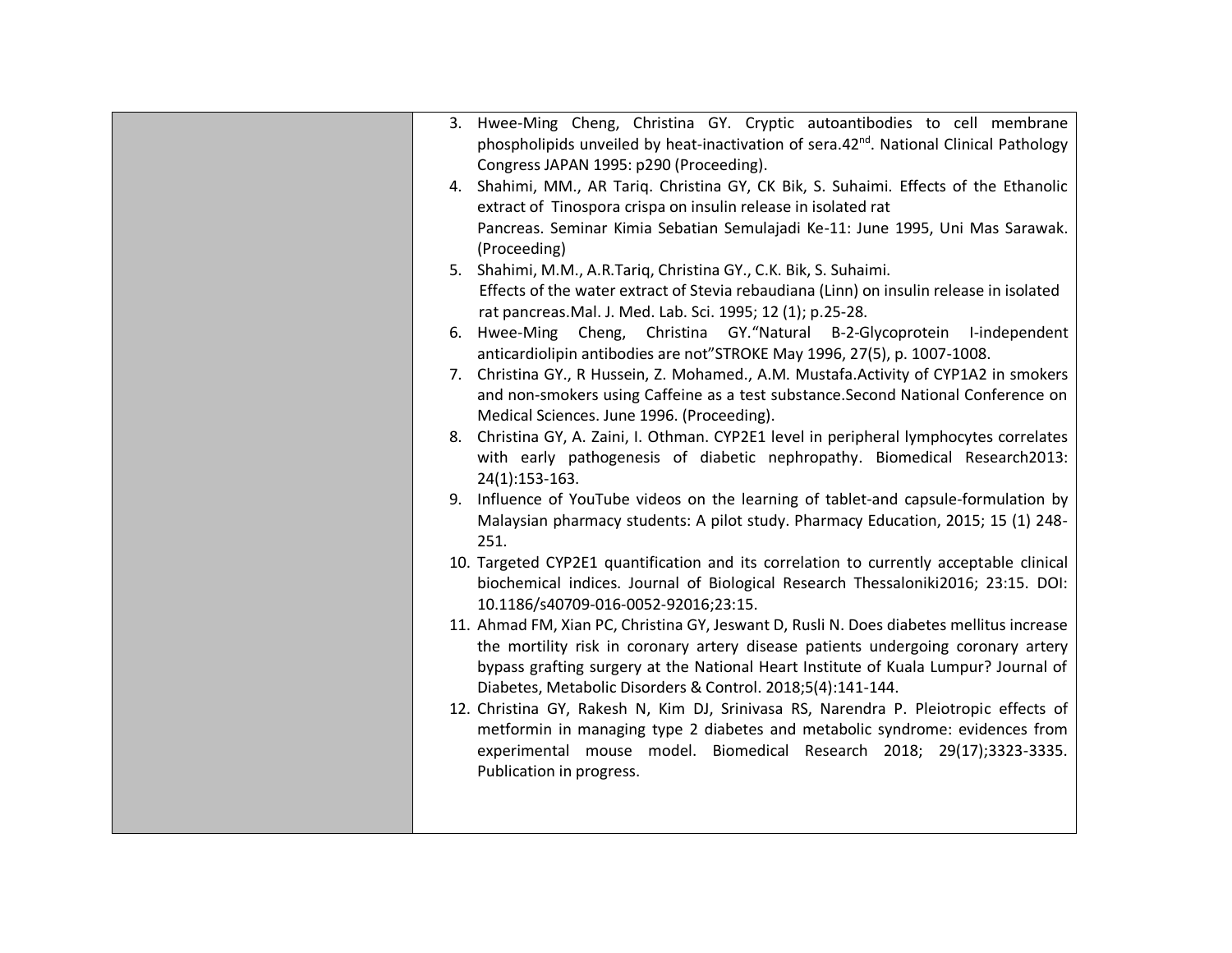| <b>Presentation at Conferences</b> | 1. Herman RB, Christina GY, Voo. YP, Mustafa AM. Hussain, R., and Lang C.C.<br>Determination of plasma noradrenaline in humans using a novel gas chromatograph-<br>mass spectrometer (GCMS) method. Joint 14th. Scientific Meeting of the Malaysian<br>Society of Pharmacology & Physiology- Cardiac Rehabilitation Conference and<br>Cardiovascular Counseling Workshop, May 1999, Penang, Malaysia. |
|------------------------------------|-------------------------------------------------------------------------------------------------------------------------------------------------------------------------------------------------------------------------------------------------------------------------------------------------------------------------------------------------------------------------------------------------------|
|                                    | 2. Christina GY, Z. Mohamed and Ruby Husain. 5'hydroxy - omeprazole formation<br>predominantly but not exclusively involves CYP2C19. 20th Scientific Meeting of the<br>Malaysian Society of Pharmacology and Physiology. 25-27th April 2005, Hotel<br><b>Equatorial Penang.</b>                                                                                                                       |
|                                    | 3. Christina GY, Z. Mohamed and Ruby Husain. Effects of Citrus grandis (Pummelo) Juice<br>and its crude extracts on CYP2C19 and CYP3A4 activities. International Conference in<br>Health Science. 6 <sup>th</sup> -8 <sup>th</sup> May 2005, Sunway Convention Center, Selangor.                                                                                                                      |
|                                    | 4. Christina GY, Z. Mohamed and Ruby Husain. A Validated Assay for Assessing<br>CYP2C19 and CYP3A4 activities simultaneously. International Conference in Health<br>Science. 6 <sup>th</sup> -8 <sup>th</sup> May 2005, Sunway Convention Center, Selangor.                                                                                                                                           |
|                                    | 5. Christina GY, A. Zaini, I. Othman, BT. Teh, CM. Wong. Lymphocytic CYP2E1 - A<br>possible early predictor for diabetic nephropathy. Diabetes Asia Conference, 8-12th<br>Oct. 2009 Sunway Convention Center, Selangor.                                                                                                                                                                               |
|                                    | 6. Christina GY, A. Zaini, I. Othman, BT. Teh, CM. Wong. Evaluation of CYP2E1 Gene<br>Expression in Diabetic Nephropathy using Quantitative Real Time PCR. 14 <sup>th</sup><br>Biological Science Congress 10 <sup>th</sup> -12 <sup>th</sup> Dec. 2009, Chulalongkorn University, Bangkok,<br>Thailand.                                                                                              |
|                                    | 7. Christina GY, A. Zaini, I. Othman, BT. Teh, CM. Wong. A Gene Expression Signature as<br>an Early Predictor of Diabetic Nephropathy. ADS/ADEA Scientific Conference 1-4 <sup>th</sup><br>Sept 2010, Sydney Convention Center.                                                                                                                                                                       |
|                                    | 8. Christina GY, A. Zaini, I. Othman, BT. Teh, CM. Wong. Evidences of CYP2E1 as a<br>possible early predictor for diabetic Nephropathy. Diabetes Asia Conference 5-10 <sup>th</sup><br>Oct. 2010, Borneo Convention Center, Kuching, Sarawak.                                                                                                                                                         |
|                                    | 9. Christina GY, A. Zaini, T.Y. Tee, M. Vanessa, L.S. Teh. Be Assured of Reliable HbA1c<br>Results. Diabetes Asia Conference, 6-10 <sup>th</sup> Oct 2011, Sunway Convention Center,<br>Selangor.                                                                                                                                                                                                     |
|                                    | 10. Christina GY, A. Zaini, I. Othman. Correlation of CYP2E1 expression elevation with<br>extent of glycemic control in comparison to traditional clinical markers for diabetic                                                                                                                                                                                                                       |

┍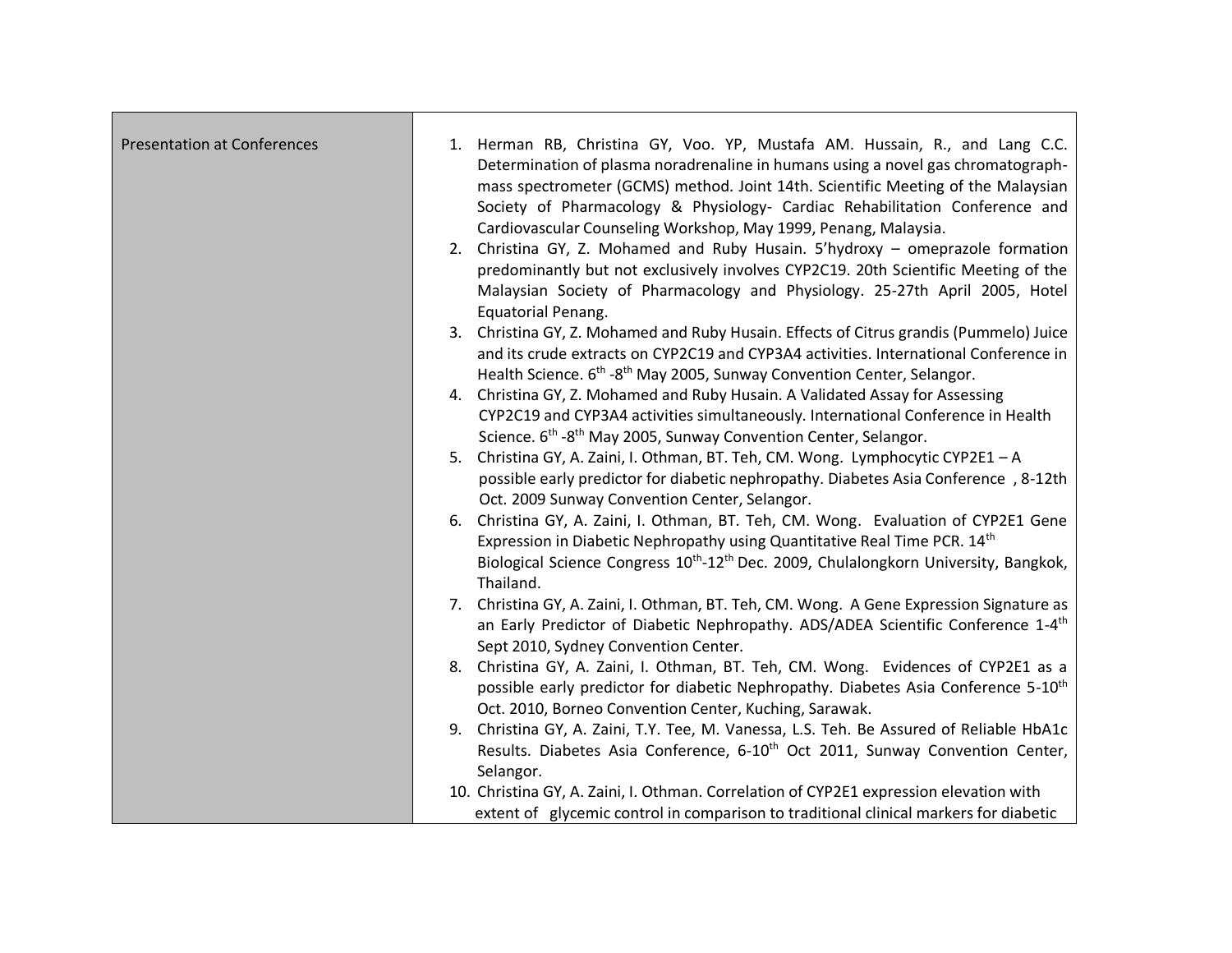|                                              | nephropathy. ADS/ADEA Scientific Conference, 28 <sup>th</sup> -31 <sup>st</sup> August 2012 Gold Coast<br>Convention Center, Brisbane, Australia.<br>11. Christina GY, A. Zaini, I. Othman. Diabetic nephropathy: old pathways, new candidate<br>early risk predictors. IDF-WPR Congress 2012, 24-27 <sup>th</sup> Nov, Kyoto, Japan.<br>12. Christina GY, A. Zaini, I. Othman Targeted CYP2E1 quantification: Research to clinical<br>application. 5 <sup>th</sup> World Congress on Diabetes and Metabolism. Nov. 3 <sup>rd</sup> -4 <sup>th</sup> , 2014, Las<br>Vegas, USA.<br>13. Christina GY, A. Zaini, I. Othman Optimized LC/MS/MS quantification of CYP2E1:<br>Research to clinical application. Mass Spectrometer Conference 28-29 <sup>th</sup> Oct.2015,<br>Biopolis, Singapore.<br>14. Christina GY, Narendra P, Rakesh N, Kim DJ. Dual effectiveness of metformin in<br>treating obesity and diabetes in mouse model. International Conference on Metabolic<br>Syndrome, 17-18 <sup>th</sup> October 2016, Rome, Italy.<br>15. Christina GY, A. Zaini, Arun PM. Endogenous molecules as candidate early indicator<br>for type 2 diabetes. 2 <sup>nd</sup> World Congress on Clinical Trials in Diabetes, 27-28 <sup>th</sup><br>November 2017, Berlin, Germany.<br>16. Christina GY, Ahmad FM, Xian PC, Jeswant D, Rusli N. Diabetes Mellitus Increase<br>Mortality Risk in Coronary Artery Disease Patients Undergoing Coronary Artery<br>Bypass Grafting Surgery. 3 <sup>rd</sup> World Congress on Clinical Trials in Diabetes, 3 <sup>rd</sup> - 4 <sup>th</sup><br>December 2018, Vienna, Austria. |
|----------------------------------------------|------------------------------------------------------------------------------------------------------------------------------------------------------------------------------------------------------------------------------------------------------------------------------------------------------------------------------------------------------------------------------------------------------------------------------------------------------------------------------------------------------------------------------------------------------------------------------------------------------------------------------------------------------------------------------------------------------------------------------------------------------------------------------------------------------------------------------------------------------------------------------------------------------------------------------------------------------------------------------------------------------------------------------------------------------------------------------------------------------------------------------------------------------------------------------------------------------------------------------------------------------------------------------------------------------------------------------------------------------------------------------------------------------------------------------------------------------------------------------------------------------------------------------------------------------------------------------------------------------------------------|
| Involvement in professional<br>organizations | Member: Malaysian Society of Physiology and Pharmacology<br>Member: Monash University Malaysia Academic Staff Association (MUMASA)<br><b>Member: Malaysian Scientific Association</b>                                                                                                                                                                                                                                                                                                                                                                                                                                                                                                                                                                                                                                                                                                                                                                                                                                                                                                                                                                                                                                                                                                                                                                                                                                                                                                                                                                                                                                  |
| Participation in continuing education        | 1. Monash Research Forum, 22 <sup>nd</sup> – 23 <sup>rd</sup> July 2008, Monash University, Sunway Campus,<br>Malaysia.<br>2. Foundations for Effective Teaching CEED (Continuing Education Excellence<br>Development) Module, 9 Jan - 16 Feb, 2017, Monash University Malaysia.<br>3. Bio Linux-NGS workshop 20-21 Nov 2017, School of Science, Monash University<br>Malaysia, Kuala Lumpur.                                                                                                                                                                                                                                                                                                                                                                                                                                                                                                                                                                                                                                                                                                                                                                                                                                                                                                                                                                                                                                                                                                                                                                                                                          |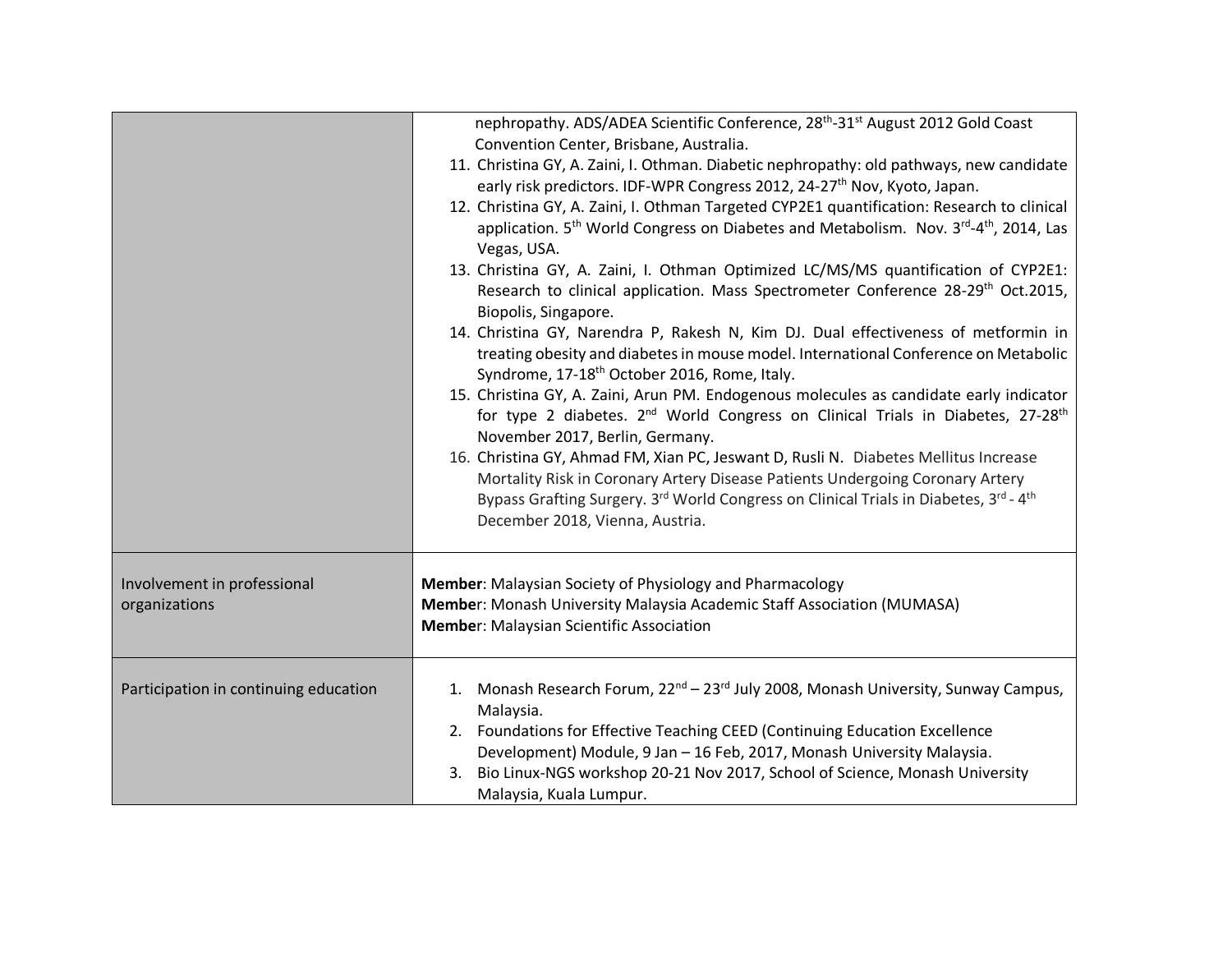|        | 4. EDEXIN (Educational Excellence and Innovation) Conference, 13-14 December 2017,<br>PJ Hilton, Kuala Lumpur.<br>5. 3 <sup>rd</sup> National Pain Free Conference, 5-6 September 2018, Putrajaya, Kuala Lumpur.                                                                 |
|--------|----------------------------------------------------------------------------------------------------------------------------------------------------------------------------------------------------------------------------------------------------------------------------------|
| Grants | 1. 2012: MOSTI (eScience Fund)<br>Amount: RM347000;<br>Project Title: Application of CYP2E1 as a clinical tool to monitor progression of<br>diabetes and its complications.<br>Research Role: Principle Investigator.                                                            |
|        | 2. 2011: Nano fund Fasa1/2011 (MOSTI)<br>Amount: RM90000;<br>Project Title: Systemic Toxicity Analysis of Nano delivery Drug System<br>Research Role: Co-Researcher.                                                                                                             |
|        | 3. 2016: FRGS (MOHE) grant:<br>Amount:RM100K;<br>Project Title: Neuroprotective and antioxidative nature of environment enrichment<br>exposure on diabetic and stressed rat hippocampus and identification of associated<br>molecular pathways.<br>Research Role: Co-Researcher. |
| Awards | 1. Evaluation of CYP2E1 Gene Expression in Diabetic Nephropathy using Quantitative<br>Real Time PCR.<br>14 <sup>th</sup> Biological Science Congress 10th-12th Dec. 2009, Chulalongkorn University,<br>Bangkok, Thailand.<br>Prize awarded: Best Poster Presentation.            |
|        | 2. Targeted CYP2E1 quantification: Research to clinical application.<br>5 <sup>th</sup> World Congress on Diabetes and Metabolism. Nov. 3rd-4th, 2014, Las Vegas,<br>USA.<br>Prize awarded: Best Poster Presentation.                                                            |